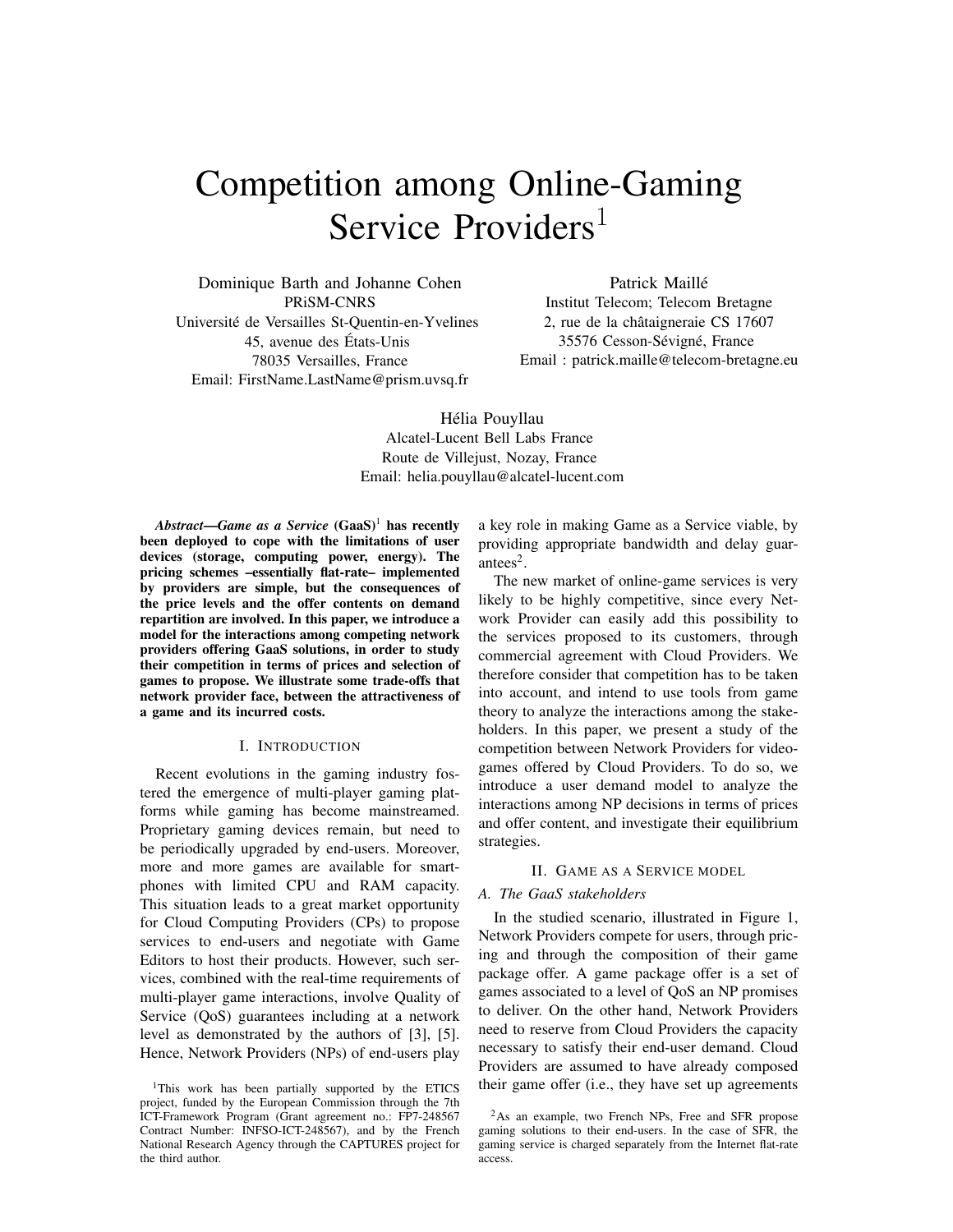with Game Editors to choose the games they aim to offer access to) and can provide streaming access to a set of games for a given unit price.

We assume that the strategic variables of the Cloud Providers are static for this part of the scenario. They are actually defined when Cloud Providers negotiate with the Game Editors access to game content, but those decisions occur at a larger time scale than the one we focus on here, and are as a result considered fixed by the competing Network Providers. Therefore, Cloud Providers are not active participants in the interaction studied here.



Figure 1. The different interacting agents in a GaaS scenario

We denote the total set of games that Cloud Providers offer, by  $\mathcal{L}$ . Each element  $\ell \in \mathcal{L}$  is a game, but could also represent an indivisible group of games sold together. Then each Network Provider *i* composes its offer, by selecting some elements in  $\mathcal L$  to form a bundle denoted by  $\mathcal L_i$ .

#### *B. Decision variables*

We list here the different stakeholders, and their strategic possibilities. Note that all prices indicated here are per time unit (say, per month).

Cloud Providers (denoted by  $h$ ) set the unit price  $(c_{h,i,\ell})$  that is charged to each Network Provider *i*, for accessing each game  $\ell \in \mathcal{L}$ . To simplify the study, we assume that the capacities of cloud providers are always sufficient to satisfy the demand from Network Providers. As previously mentioned, those variables are assumed fixed for us, when studying the competition between Network Providers.

Network Providers (denoted by i in the set  $\mathcal{I}$ ) can play on the set  $\mathcal{L}_i$  of games to propose to users, and on the retail price  $p_i$ . They also have to reserve some capacity  $Q_{i,\ell}$  to the different games in  $\mathcal{L}_i$ , that is bought from cloud providers (with a unit cost  $c_{h,i,\ell}$ ); however as we will see, that capacity will be estimated by Network Providers based on the anticipated demand, and will therefore not be a strategic variable studied here.

Users make decisions regarding the selection of a Network Provider; this includes the possibility of choosing not to subscribe to any service.

Note that in reality, user decisions are individual, and could be modeled based on a utility function. Nevertheless, we are only interested in overall demands for Network Providers, and will thus consider an aggregated demand function for each Network Provider, without extending the model granularity down to the user level.

## *C. Demand modeling*

Users are not assumed to be aware of QoS constraints of Network Providers [3], [5]: rather, Network Providers are supposed to anticipate the demand and adjust the capacity to buy from Cloud Providers. That assumption is consistent with most selling contracts, where the seller (here, the Network Provider) ensures that a given quality will be met. Consequently, users are supposed to be sensitive only to the content of the package offer and the price asked by the Network Providers.

For those reasons, the total demand  $D_i$  (number of customers) at each provider  $i$  depends on the prices of all providers and the content of the offer of all providers. It is expected to be decreasing (resp. increasing) in  $i$ 's price (resp. set of games) offered), and increasing (resp. decreasing) with the ones of the competitors.

We now describe the specific demand function considered in this paper: we assume that the demand  $D_i$  for each Network Provider i is given by

$$
D_i = d_{i,0} \left[ 1 - \alpha_i p_i + \sum_{j \neq i} \beta_{ij} p_j \right]^+ \times \Delta_{\mathcal{L}_i} \quad (1)
$$

with

$$
\Delta_{\mathcal{L}_i} = \prod_{\ell} \left( 1 - \kappa_{\ell} 1\!\!1_{\{\ell \notin \mathcal{L}_i\}} + \eta_{\ell} 1\!\!1_{\{\ell \in \mathcal{L}_i\}} (\sum_{j \neq i} \frac{1\!\!1_{\{\ell \notin \mathcal{L}_j\}}}{N})^2 \right)
$$

where  $N$  is the total number of Network Providers.

The term  $d_{i,0}[1 - \alpha_i p_i + \sum_{j \neq i} \beta_{ij} p_j]^+$  represents the impact of the prices of all providers on demand. It is the general expression of a linear demand model in a situation of competition (see, e.g., [2] for a presentation of the most used models). The term  $d_{i,0}$  represents the demand for Network Provider  $i$  if all prices were null, while  $\alpha_i > 0$  represents the "direct" effect of price  $p_i$ on the demand of Network Provider  $i$ : increasing  $p_i$  leads to a decrease in i's demand (since some users will prefer a competitor or will renege using the service). Finally,  $\beta_{ij} > 0$  represents the "indirect" effect of the price  $p_j$  of a competitor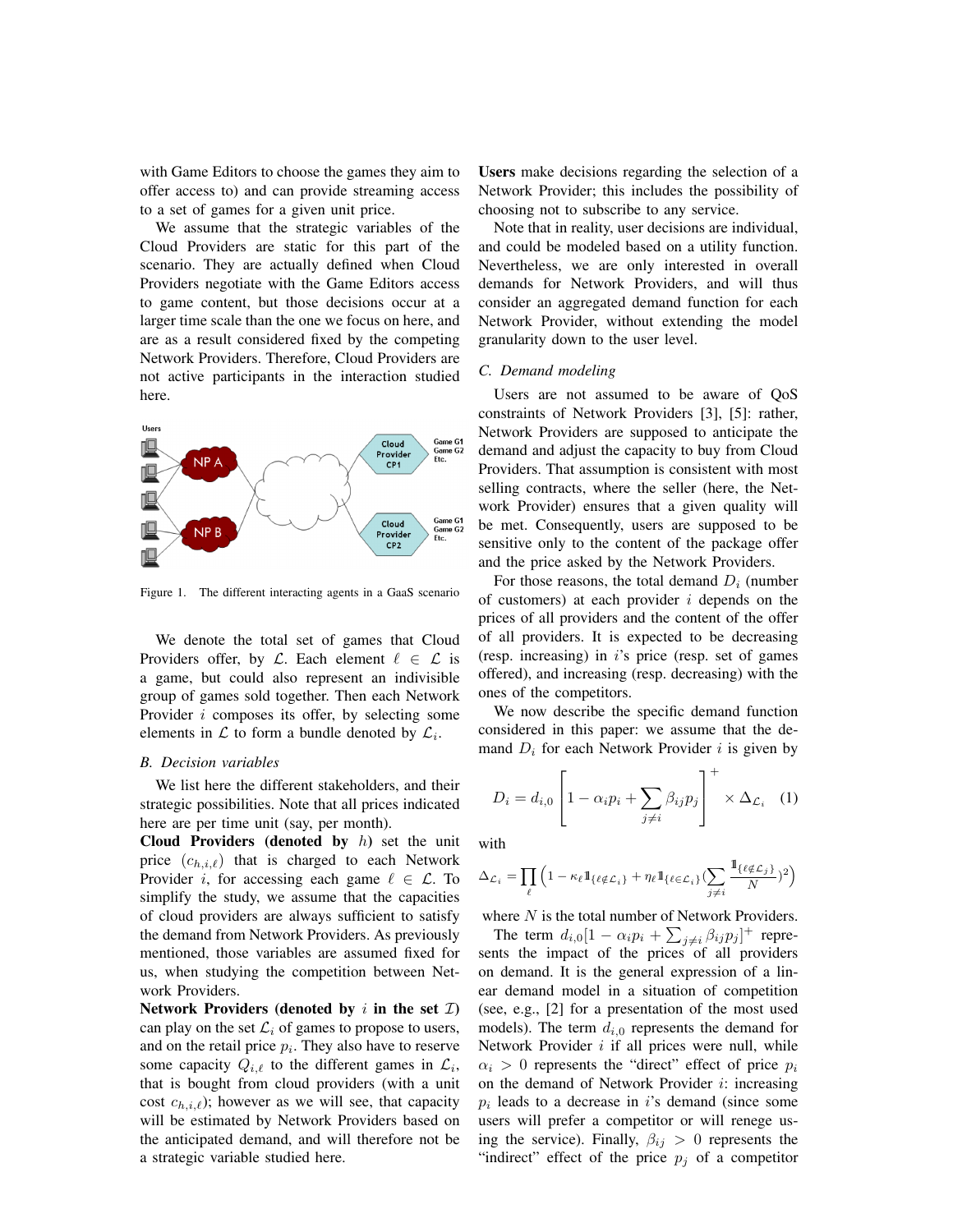$j$  on the demand of  $i$ : when competitors increase their price, some of their customers may change providers and switch to  $i$ . We should usually have  $\alpha_i > \sum_{j \neq i} \beta_{ij}$ , i.e., the direct effect of price exceeds the secondary (indirect) effect.

The second term  $\Delta \mathcal{L}_i$  represents the impact of the content of the offer of all providers on demand. For each game  $\ell \in \mathcal{L}$ , the term  $\left(1 - \kappa_{\ell} \mathbb{1}_{\{\ell \notin \mathcal{L}_i\}} + \eta_{\ell} \mathbb{1}_{\{\ell \in \mathcal{L}_i\}} \left(\sum_{j \neq i} \frac{\mathbb{1}_{\{\ell \notin \mathcal{L}_j\}}}{N}\right)^2\right)$ models the impact on demand  $D_i$  of the providers choices to offer that game:

•  $\kappa_{\ell}$  can be interpreted as the proportion of users who are interested in game  $\ell$ : if Network Provider i does not offer that game (i.e if  $\ell \notin L_i$ ), it is likely to loose a proportion  $\kappa_{\ell}$  of its demand.

•  $\eta_{\ell} < \kappa_{\ell}$  represents the corresponding indirect effect: if the competitors do not offer some game that a provider  $i$  proposes, this may drive their customers to provider  $i$ . We consider a convex (here, quadratic) form to highlight some monopoly effects that occur when the proportion of providers offering some specific game is very small.

The following assumption is classically made when considering linear demand models [1], [4]:

Assumption A *If all providers simultaneously increase their prices by the same amount, then no provider gets more demand. Formally,*

$$
\forall i \in \mathcal{I}, \quad \alpha_i > \sum_{j \neq i} \beta_{ij}.
$$

### *D. Utility of Network Providers*

Each Network Provider  $i$  is sensitive to its overall revenue  $\pi_i$ , that can be expressed as

$$
\pi_i = \underbrace{p_i D_i}_{\text{revenue}} - \underbrace{\sum_{\ell \in \mathcal{L}_i} \bar{C}_i^{\ell} (Q_i^{\ell}),}_{\text{capacity costs}} \tag{2}
$$

where  $\bar{C}_i^{\ell}(Q_i^{\ell})$  is the total price that Network Provider i has to pay to its chosen Cloud Provider for the capacity necessary to run game  $\ell$ .

We now specify the capacity constraint that Network Providers are faced with. To do so, we again use the interpretation of  $\kappa_{\ell}$  as representing the proportion of users likely to use the game  $\ell$ : if the game interests are assumed independently distributed within the population, then among users interested in at least a game in the set  $\mathcal{L}_i$ , the proportion of users interested in game  $\ell \in \mathcal{L}_i$  is

$$
\tilde{\kappa}_{\ell}(i) := \frac{\kappa_{\ell}}{1 - \prod_{m \in \mathcal{L}_i} (1 - \kappa_m)}.
$$
 (3)

The value  $\tilde{\kappa}_{\ell}(i)$  is computed as a conditional probability, where the condition (with probability given in the denominator of (3)) is the "probability" (proportion of the population) interested by at least a game in  $\mathcal{L}_i$ .

Now, it is reasonable to assume that the capacity constraint on each game  $\ell$  be expressed proportionally to the potential demand. Denoting by  $\mu$ the expected statistical gain (i.e., the proportion of users that are jointly connected to the game service during the busy hour), the capacity constraint could be expressed as

$$
Q_i^{\ell} \ge \tilde{\kappa}_{\ell}(i)\mu D_i. \tag{4}
$$

Under such a model, for each proposed game  $\ell$ Network Providers should buy the exact necessary capacity  $Q_i^{\ell} = \tilde{\kappa}_{\ell}(i) \mu D_i$ . As a result, for Network Provider  $i$ , once the set of offered games is fixed the problem of maximizing revenue through prices can be simply formulated as

$$
\max_{p_i \ge 0} D_i \times (p_i - c_i),\tag{5}
$$

where  $D_i$  is given in (1), and

$$
c_i := \mu \sum_{\ell \in \mathcal{L}_i} \tilde{\kappa}_{\ell}(i) \min_{h} c_{h,i,\ell} \tag{6}
$$

is the total price that Network Provider  $i$  will have to pay per demand unit in order to provide access to game  $\ell$  with satisfying quality, when for each game the cheapest Cloud Provider is selected.

# III. COMPETITION AMONG NETWORK PROVIDERS

To study the interactions among Network Providers, we suppose that the choice of game packages is done at a greater time scale than the choice of prices and capacities. We then have a sequential game (the Network Providers first choose the game package they will offer, and then fix their selling price and buy the corresponding capacity), that can be solved by *backward induction* [6]. More precisely, given the fact that package choices are discrete choices, we apply the following procedure: • for each possible configuration of packages, the game on prices and capacities can be studied (but with the capacity constraint, actually only one decision variable -the price- needs to be considered). We thus obtain the equilibrium (if any) prices and revenues for each package configuration.

• the decisions on game packages can then be studied as a finite game, where Network Provider utilities are, for each configuration, the ones corresponding to the equilibrium of the pricing game.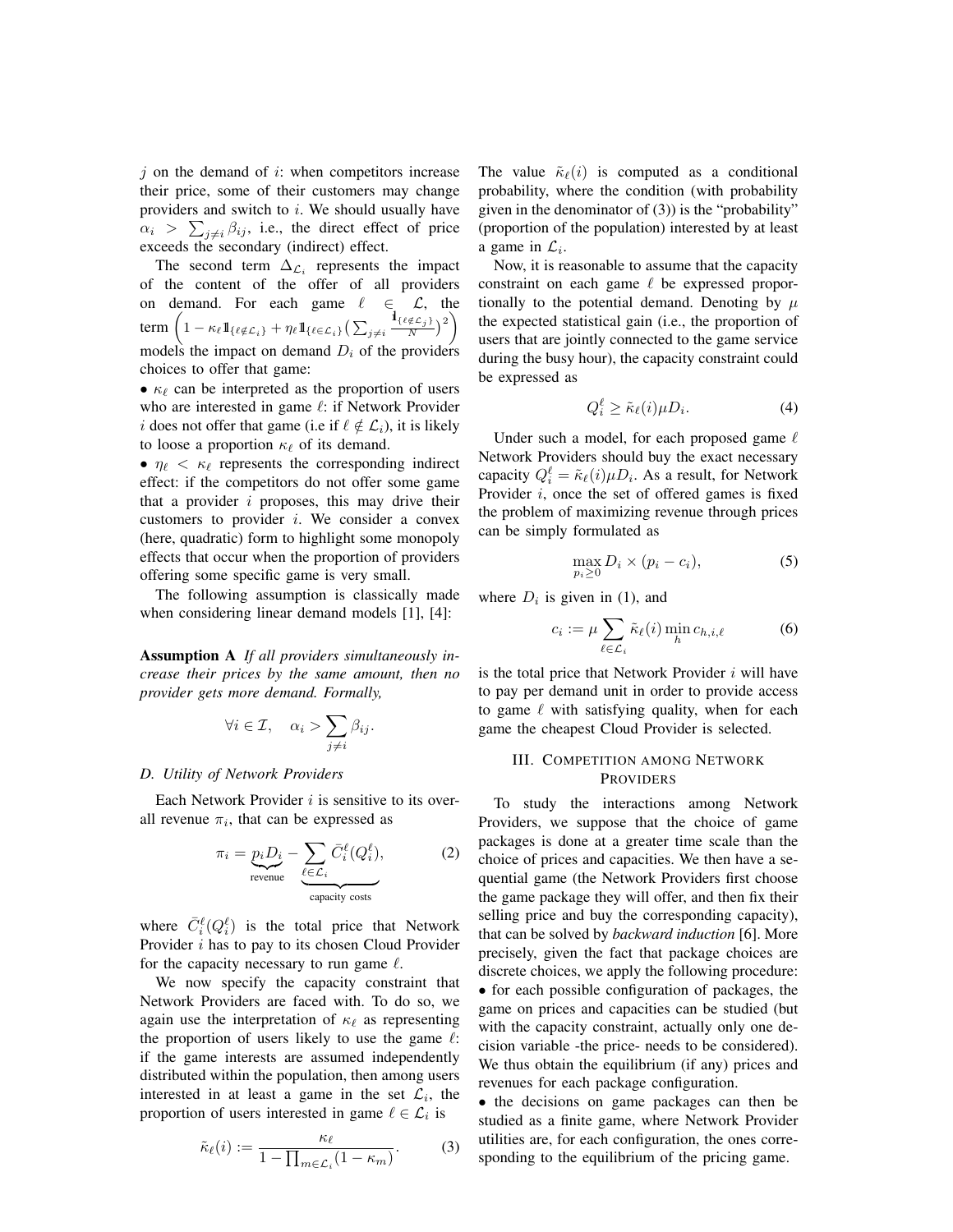## *A. The pricing game*

We assume here that each provider has chosen the content of its game offer, so that the only decision variables are prices. Due to the product form of the demand in Equation (1) and the fact that Network Provider revenues are proportional to their demand, the terms  $\Delta_{\mathcal{L}_i}$  do not affect the pricing decisions. Therefore we will not write those terms when computing the competition game on pricing, considering only the modified demands

$$
d_i := d_{i,0} \left[ 1 - \alpha_i p_i + \sum_{j \neq i} \beta_{ij} p_j \right]^+.
$$

Still when the sets of offered games  $(\mathcal{L}_i)_{i \in \mathcal{I}}$  are chosen, the revenue of each Network Provider  $i \in$  $I$  is proportional to

$$
r_i := d_i \times (p_i - c_i),
$$

where for each Network Provider  $i$ ,  $c_i$  is computed in (6). As a result, when Network Provider prices remain in an area such that  $d_i > 0$  for all  $i \in \mathcal{I}$ , the revenue of each Network Provider i is a concave quadratic function of  $p_i$ . Thus, its maximum is the only point (if any) where the derivative equals zero.

## *B. The game on offer contents*

We will consider the case of two Network Providers,  $i = 1, 2$  competing for two videogames  $\ell = 1, 2$ . Four strategies are thus possible:  $\mathcal{L}_i \in \{0, 1\}, \{2\}, \{1, 2\}\}.$  The Nash equilibrium price profile  $(p_1^*, p_2^*)$  is then given by

$$
p_1^* = \frac{2\alpha_2 + \beta_{1,2} + \beta_{1,2}\alpha_2 c_2 + 2\alpha_1 \alpha_2 c_1}{4\alpha_1 \alpha_2 - \beta_{1,2}\beta_{2,1}}\tag{7}
$$

$$
p_2^* = \frac{2\alpha_1 + \beta_{2,1} + \beta_{2,1}\alpha_1c_1 + 2\alpha_1\alpha_2c_2}{4\alpha_1\alpha_2 - \beta_{1,2}\beta_{2,1}}\tag{8}
$$

and the corresponding revenues  $(r_i^*)_{i=1,2}$  of both NPs are

$$
r_1^* = d_{1,0} [1 - \alpha_1 p_1^* + \beta_{12} p_2^*]^+ (p_1^* - c_1) \Delta_{\mathcal{L}_1}
$$
  

$$
r_2^* = d_{2,0} [1 - \alpha_2 p_2^* + \beta_{21} p_1^*]^+ (p_2^* - c_2) \Delta_{\mathcal{L}_2}
$$

The equilibrium prices and revenues for each strategy chosen by the NPs can therefore be computed for the pricing game. The formulas expressing these parameters are complex and dependent on several parameters, namely the game sensitivities  $\kappa_{\ell}$  and  $\eta_{\ell}$ , the price sensitivities  $\alpha_i$  and  $\beta_{i,j}$ , and the game costs. Consequently, the study of the higher-level game on offer composition (selecting a strategy  $\mathcal{L}_i$  for each provider i), that would take those equilibrium revenues as an input, is not likely to be tractable analytically, even in the restricted use-case of two NPs and two video-games. We therefore turn our attention to a specific numerical example, to illustrate the different game levels.

To make their decision about the composition of their offer, Network Providers anticipate what the outcome of the pricing competition will be for each combination of the offer bundles. This is illustrated in Table I for the following parameter values:  $D_{1,0} = D_{2,0} = 1$ ,  $\alpha_1 = \alpha_2 = 0.06$ ,  $\beta_{1,2} = \beta_{2,1} = 0.03$ , and  $\mu = 0.6$ . As concerns game popularity and prices, we considered one game that has popularity  $\kappa_1 = 0.2$  and a common (low) cost for both NPs equal to 0.1 monetary units (MU) per demand unit, while another game with popularity  $\kappa_2$  = 0.3 has a different cost for the NPs: here NP1 has free access to the game, possibly due to agreements with the game editor, and NP2 has to pay a high price (10MU per demand unit) to get access to that game. The indirect effects are taken to  $\eta_1 = \eta_2 = 0.1$ . In Table I, revenue values in bold indicate best-replies of an NP to the strategy picked by its competitor. A Nash equilibrium would then be a cell in the table with both values in bold. We remark that NP1 has a dominant strategy that consists in offering both games, while the best choice of NP2 depends on the choice of its opponent. In particular, it is interesting for NP2 to offer the second game only if NP1 does not offer it, since NP2 would then benefit from being in a monopoly situation. For the situation displayed in Table I, there exists a unique equilibrium where NP1 proposes both games and NP2 only offers the first game.

Of course, the popularity (parameters  $\kappa_{\ell}$ ) and costs of the games on the market may strongly affect the outcome of the pricing competition, and as a result the contents of the offers proposed by Network Providers. Estimating the values of those parameters would imply carrying out surveys, which is beyond the scope of this paper. We rather intend here to gather the most important parameters in the context of GaaS competition, and to provide a way to understand the phenomena and analyze the strategic choices of the Network Providers.

## *C. Some numerical results*

We studied numerically the situation when the costs to games are the same for both providers, and fixed to 0.1MU per demand unit for the first game. The other parameters are the same as in the previous subsection. We then varied the popularity of the second game, and observed that even if its popularity is very low (with a  $\kappa_{\ell}$  parameter of 0.0001, 1000 times smaller than the first game)